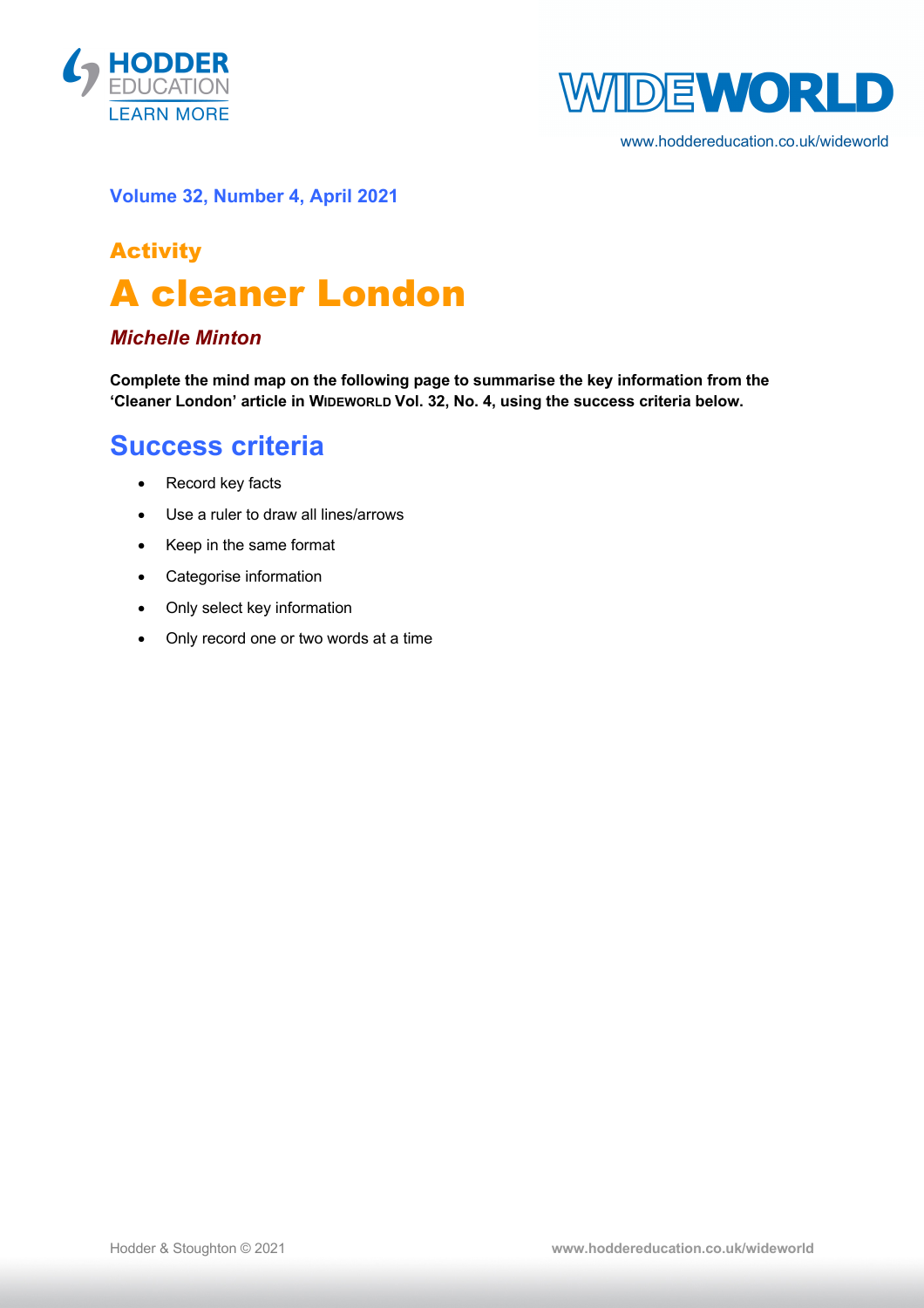



www.hoddereducation.co.uk/wideworld

## **Mind map**